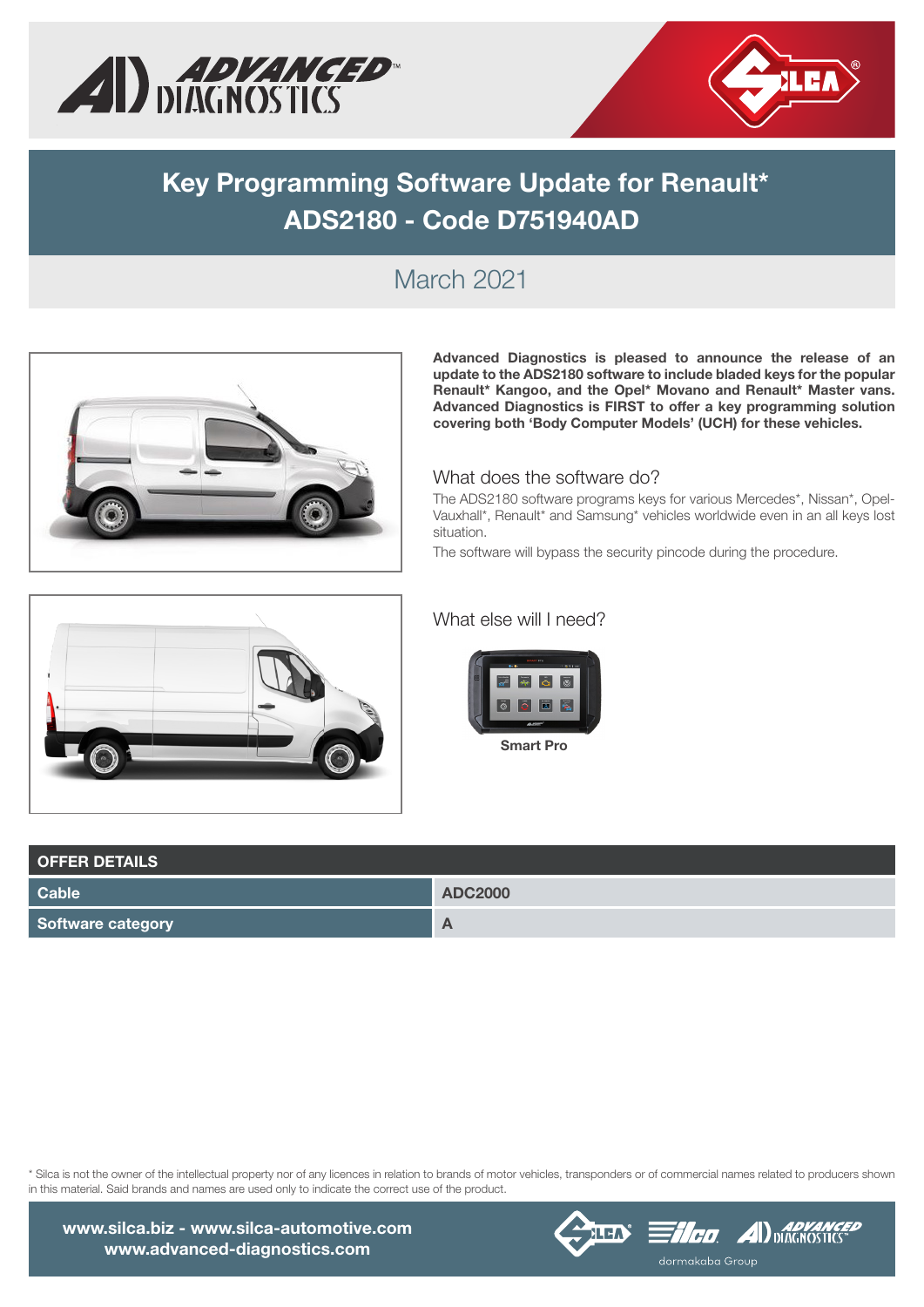



Software Applications

## Renault\* 2011 - ADS2180

| <b>TABLE</b>                          |                                                               |                      |                      |                                |                      |         |                                 |                        |                                                    |
|---------------------------------------|---------------------------------------------------------------|----------------------|----------------------|--------------------------------|----------------------|---------|---------------------------------|------------------------|----------------------------------------------------|
| $\sqrt{\frac{2}{3}}$<br><b>REGION</b> |                                                               |                      | $\overline{\bullet}$ | P N <br>$\overline{\bm{\vee}}$ | $\mathbf{a}$         | PRO     | $\mathbf{A}$                    | $\bigcirc$             | $\bigoplus\limits_{i=1}^n\mathbb{Z}_p$<br>KEY REF. |
| <b>Europe</b>                         | Mercedes* Citan (Bladed key)<br><b>NEW</b><br>2014 onwards    | $\checkmark$         | $\checkmark$         | $\checkmark$                   | $\checkmark$         | ADC2000 | $\infty$                        | ID46                   | Blade: VA2<br>Remote: VA2R01                       |
| <b>Europe</b>                         | Nissan* NV400 (Bladed key)<br><b>NEW</b><br>2011-2014         | $\checkmark$         | $\blacktriangledown$ | $\checkmark$                   |                      | ADC2000 | $\infty$                        | ID46                   | Blade: VA2<br>Remote: VA2R01                       |
| Europe                                | Nissan* Teana (Slot key)<br>2009 onwards                      | $\checkmark$         | $\checkmark$         | $\checkmark$                   | $\blacktriangledown$ | ADC2000 | $(\mathsf{X})$                  | ID46                   |                                                    |
| <b>Europe</b>                         | Opel-Vauxhall* Movano (Bladed key)<br><b>NEW</b><br>2010-2016 | $\checkmark$         | $\blacktriangledown$ | $\checkmark$                   | $\checkmark$         | ADC2000 | $\infty$                        | ID46                   | Blade: VA2<br>Remote: VA2R01                       |
| Europe                                | Renault* Clio (Bladed key)<br>2005-2012                       | $\checkmark$         | $\blacktriangledown$ | $\checkmark$                   | $\checkmark$         | ADC2000 | $\left( \infty \right)$         | ID46                   | Blade: VA2<br>Remote: RNR01                        |
| Europe                                | Renault* Clio (Slot key)<br>2005-2012                         | $\checkmark$         | $\blacktriangledown$ | $\blacktriangledown$           | $\blacktriangledown$ | ADC2000 | $(\mathsf{x})$                  | ID46                   |                                                    |
| Europe                                | Renault* Fluence (Bladed key)<br>2009-2016                    | $\blacktriangledown$ | $\checkmark$         | $\blacktriangledown$           | $\blacktriangledown$ | ADC2000 | $(\times)$                      | ID46                   |                                                    |
| Europe                                | Renault* Fluence (Slot key)<br>2009-2012                      | $\checkmark$         | $\blacktriangledown$ | $\checkmark$                   | $\blacktriangledown$ | ADC2000 | $\infty$                        | ID46                   |                                                    |
| <b>Europe</b>                         | Renault* Kangoo (Bladed key)<br><b>NEW</b><br>2008-2017       | $\checkmark$         | $\checkmark$         | $\blacktriangledown$           | $\checkmark$         | ADC2000 | $\left( \mathsf{x}\right)$      | ID46                   | Blade: VA2<br>Remote: VA2R01                       |
| <b>Europe</b>                         | Renault* Kangoo EV (Bladed key)<br><b>NEW</b><br>2013-2017    | $\checkmark$         | $\blacktriangledown$ | $\checkmark$                   | $\checkmark$         | ADC2000 | $\left( \mathbf{\infty}\right)$ | ID46                   | Blade: VA2<br>Remote: VA2R01                       |
| Europe                                | Renault* Koleos (Slot key)<br>2008-2012                       | $\checkmark$         | $\blacktriangledown$ | $\checkmark$                   | $\checkmark$         | ADC2000 | $\boldsymbol{\mathsf{x}}$       | ID46                   |                                                    |
| Europe                                | Renault* Laguna (Slot key)<br>2008-2011                       | $\blacktriangledown$ | $\blacktriangledown$ | $\checkmark$                   | $\checkmark$         | ADC2000 | $\infty$                        | ID46                   |                                                    |
| <b>Europe</b>                         | Renault* Master (Bladed key)<br><b>NEW</b><br>2010-2017       | $\checkmark$         | $\checkmark$         | $\blacktriangledown$           | $\blacktriangledown$ | ADC2000 | $(\mathsf{x})$                  | ID46                   | Blade: VA2<br>Remote: VA2R01                       |
| Europe                                | Renault* Megane (Slot key)<br>2009-2011                       | $\checkmark$         | $\checkmark$         | $\blacktriangledown$           | $\checkmark$         | ADC2000 | $\infty$                        | ID46<br><b>PCF7941</b> |                                                    |
| Europe                                | Renault* Modus (Bladed key)<br>2004-2012                      | $\checkmark$         | $\checkmark$         | $\blacktriangledown$           | $\checkmark$         | ADC2000 | $\left(\mathsf{x}\right)$       | ID46                   | Remote: IRFH12<br>or VA2R01                        |
| Europe                                | Renault* Scenic (Slot key)<br>2009-2011                       | $\blacktriangledown$ | $\checkmark$         | $\checkmark$                   | $\checkmark$         | ADC2000 | $\boldsymbol{\mathsf{x}}$       | ID46                   |                                                    |
| Europe                                | Renault* Twingo (Bladed key)<br>2007-2014                     |                      |                      |                                |                      | ADC2000 |                                 | ID46                   | Remote: RNR01                                      |
| Europe                                | Renault* Wind (Bladed key)<br>2010-2013                       |                      |                      |                                |                      | ADC2000 | $\boldsymbol{\times}$           | ID46                   | Remote: RNR01                                      |
| Europe                                | Samsung* QM5 (Slot key)<br>2008 onwards                       |                      |                      |                                |                      | ADC2000 |                                 | ID46                   |                                                    |
| Europe                                | Samsung* SM3 (Bladed key)<br>2009 onwards                     |                      |                      |                                |                      | ADC2000 | X                               | ID46                   |                                                    |
|                                       |                                                               |                      |                      |                                |                      |         |                                 |                        |                                                    |

\* Silca is not the owner of the intellectual property nor of any licences in relation to brands of motor vehicles, transponders or of commercial names related to producers shown in this material. Said brands and names are used only to indicate the correct use of the product.

www.silca.biz - www.silca-automotive.com www.advanced-diagnostics.com